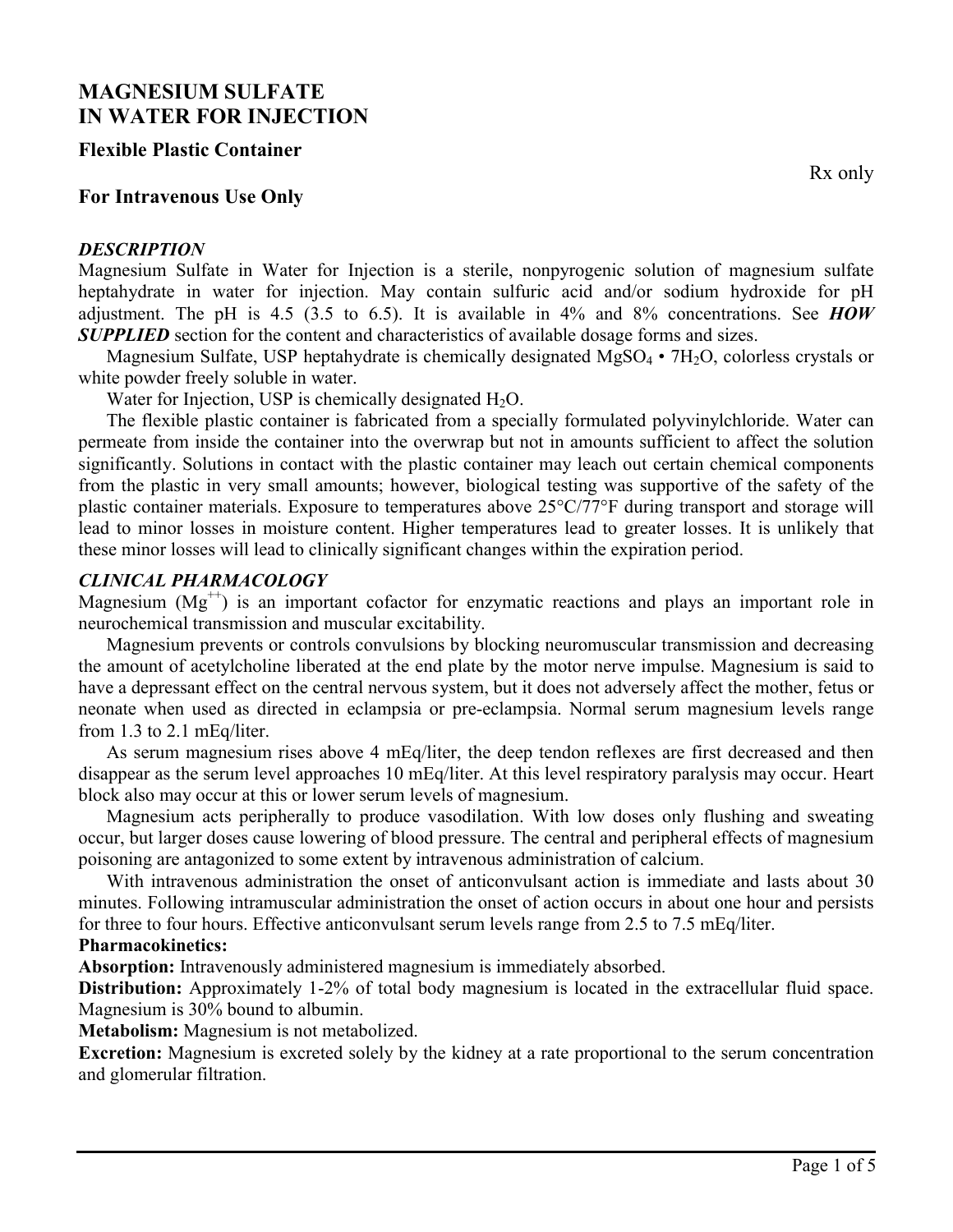## **Special Populations:**

**Renal Insufficiency:** Magnesium is excreted solely by the kidney. In patients with severe renal insufficiency, the dose should be lower and frequent serum magnesium levels must be obtained (see *DOSAGE AND ADMINISTRATION*).

**Hepatic Insufficiency:** Magnesium is excreted solely by the kidney. No dosing adjustments are necessary in hepatic insufficiency.

**Drug-Drug Interactions:** Drug induced renal losses of magnesium occur with the following drugs or drug classes:

| Aminoglycosides | Amphotericin B |  |  |
|-----------------|----------------|--|--|
| Cyclosporine    | Diuretics      |  |  |
| Digitalis       | Cisplatin      |  |  |
| Alcohol         |                |  |  |

#### *INDICATIONS AND USAGE*

Magnesium Sulfate in Water for Injection is indicated for the prevention and control of seizures in preeclampsia and eclampsia, respectively. When used judiciously it effectively prevents and controls the convulsions of eclampsia without producing deleterious depression of the central nervous system of the mother or infant. However, other effective drugs are available for this purpose.

#### *CONTRAINDICATIONS*

Intravenous magnesium should not be given to mothers with toxemia of pregnancy during the two hours preceding delivery.

#### *WARNINGS*

FETAL HARM: Continuous administration of magnesium sulfate beyond 5-7 days to pregnant women can lead to hypocalcemia and bone abnormalities in the developing fetus. These bone abnormalities include skeletal demineralization and osteopenia. In addition, cases of neonatal fracture have been reported. The shortest duration of treatment that can lead to fetal harm is not known. Magnesium sulfate should be used during pregnancy only if clearly needed. If magnesium sulfate is given for treatment of preterm labor, the woman should be informed that the efficacy and safety of such use have not been established and that use of magnesium sulfate beyond 5-7 days may cause fetal abnormalities.

Parenteral use in the presence of renal insufficiency may lead to magnesium intoxication.

## *PRECAUTIONS*

Because magnesium is removed from the body solely by the kidneys, the drug should be used with caution in patients with renal impairment. Urine output should be maintained at a level of 100 mL every four hours. Monitoring serum magnesium levels and the patient's clinical status is essential to avoid the consequences of overdosage in toxemia. Clinical indications of a safe dosage regimen include the presence of the patellar reflex (knee jerk) and absence of respiratory depression (approximately 16 breaths or more/minute). Serum magnesium levels usually sufficient to control convulsions range from 3 to 6 mg/100 mL (2.5 to 5 mEq/liter). The strength of the deep tendon reflexes begins to diminish when serum magnesium levels exceed 4 mEq/liter. Reflexes may be absent at 10 mEq magnesium/liter, where respiratory paralysis is a potential hazard. An injectable calcium salt should be immediately available to counteract the potential hazards of magnesium intoxication in eclampsia.

Magnesium Sulfate in Water for Injection should be administered slowly to avoid producing hypermagnesemia.

**Carcinogenesis, Mutagenesis, Impairment of Fertility:** Studies with Magnesium Sulfate in Water for Injection have not been performed to evaluate carcinogenic potential, mutagenic potential or effects on fertility.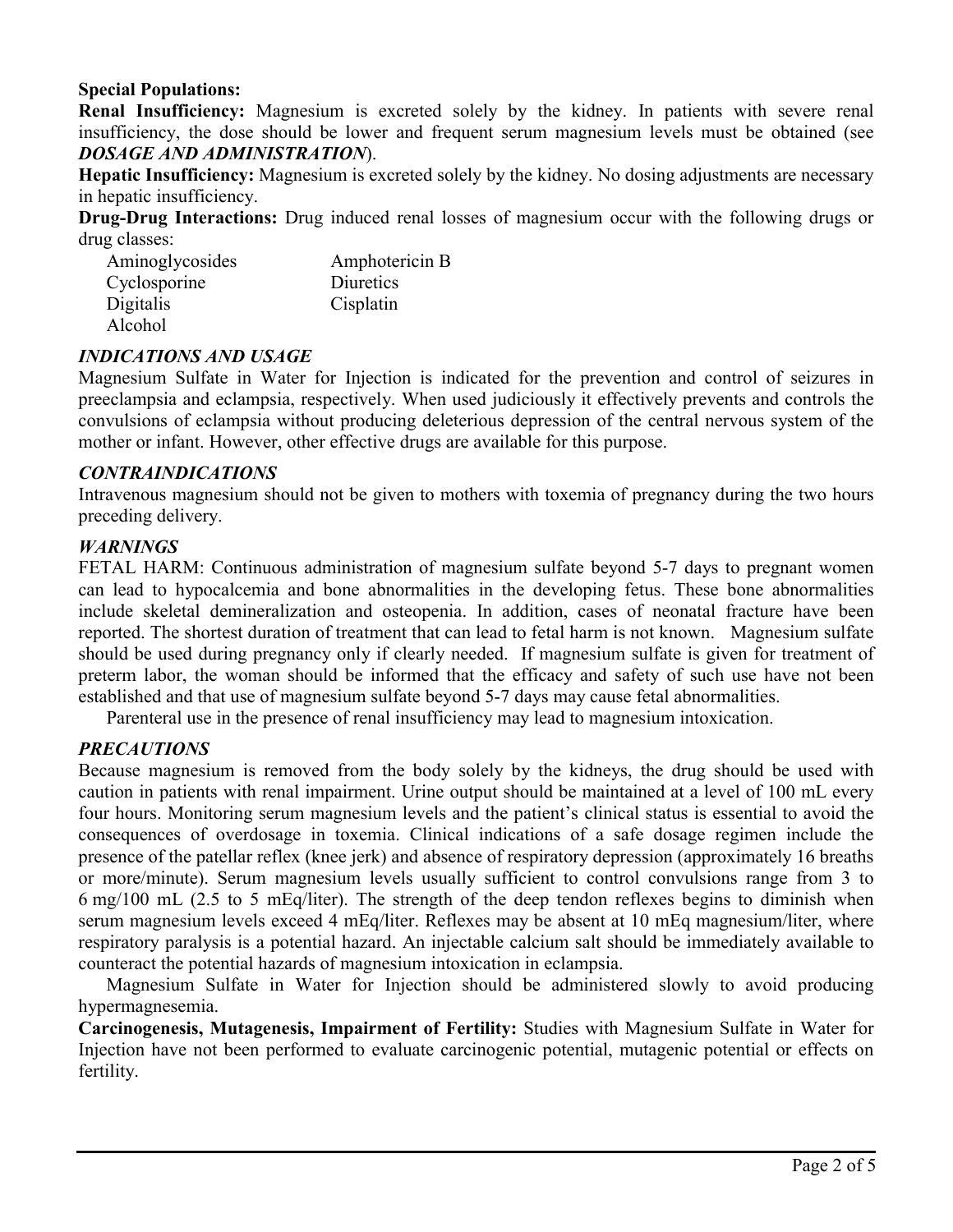## **Pregnancy (**See *WARNINGS* and *PRECAUTIONS***)**

## **Teratogenic Effects:**

Magnesium Sulfate in Water for Injection, can cause fetal abnormalities when administered beyond 5-7 days to pregnant women. There are retrospective epidemiological studies and case reports documenting fetal abnormalities such as hypocalcemia, skeletal demineralization's, osteopenia and other l skeletal abnormalities with continuous maternal administration of magnesium sulfate for more than  $5-7$  days.<sup>1-12</sup> Magnesium Sulfate in Water for Injection should be used during pregnancy only if clearly needed. If this drug is used during pregnancy the woman should be apprised of the potential harm to the fetus.

#### **Nonteratogenic Effects:**

When administered by continuous IV infusion (especially for more than 24 hours preceding delivery) to control convulsions in a toxemic woman, the newborn may show signs of magnesium toxicity, including neuromuscular or respiratory depression. (See *OVERDOSAGE.*)

#### **Labor and Delivery:**

Continuous administration of magnesium sulfate is an unapproved treatment for preterm labor. The safety and efficacy of such use have not been established. The administration of Magnesium Sulfate in Water for Injection outside of its approved indication in pregnant women should be by trained obstetrical personnel in a hospital setting with appropriate obstetrical care facilities.

#### **Nursing Mothers:**

It is not known whether this drug is excreted in human milk. Because many drugs are excreted in human milk, caution should be exercised when Magnesium Sulfate in Water for Injection is administered to a nursing mother.

#### *ADVERSE REACTIONS*

The adverse effects of parenterally administered magnesium usually are the result of magnesium intoxication. These include flushing, sweating, hypotension, depressed reflexes, flaccid paralysis, hypothermia, circulatory collapse, cardiac and central nervous system depression proceeding to respiratory paralysis.

Hypocalcemia with signs of tetany secondary to magnesium sulfate therapy for eclampsia has been reported.

## *OVERDOSAGE*

Magnesium intoxication is manifested by a sharp drop in blood pressure and respiratory paralysis. Disappearance of the patellar reflex is a useful clinical sign to detect the onset of magnesium intoxication. In the event of overdosage, artificial ventilation must be provided until a calcium salt can be injected IV to antagonize the effects of magnesium.

#### **For Treatment of Overdose**

Artificial respiration is often required. Intravenous calcium, 10 to 20 mL of a 5% solution (diluted if desirable) with isotonic sodium chloride for injection) is used to counteract effects of hypermagnesemia. Subcutaneous physostigmine, 0.5 to 1 mg may be helpful.

Hypermagnesemia in the newborn may require resuscitation and assisted ventilation via endotracheal intubation or intermittent positive pressure ventilation as well as IV calcium.

## *DOSAGE AND ADMINISTRATION*

Magnesium Sulfate in Water for Injection is intended for intravenous use only. For the management of pre-eclampsia or eclampsia, intravenous infusions of dilute solutions of magnesium (1% to 8%) are often given in combination with intramuscular injections of 50% Magnesium Sulfate Injection, USP. Therefore, in the clinical conditions cited below, both forms of therapy are noted, as appropriate.

Continuous maternal administration of magnesium sulfate in pregnancy beyond 5-7 days can cause fetal abnormalities.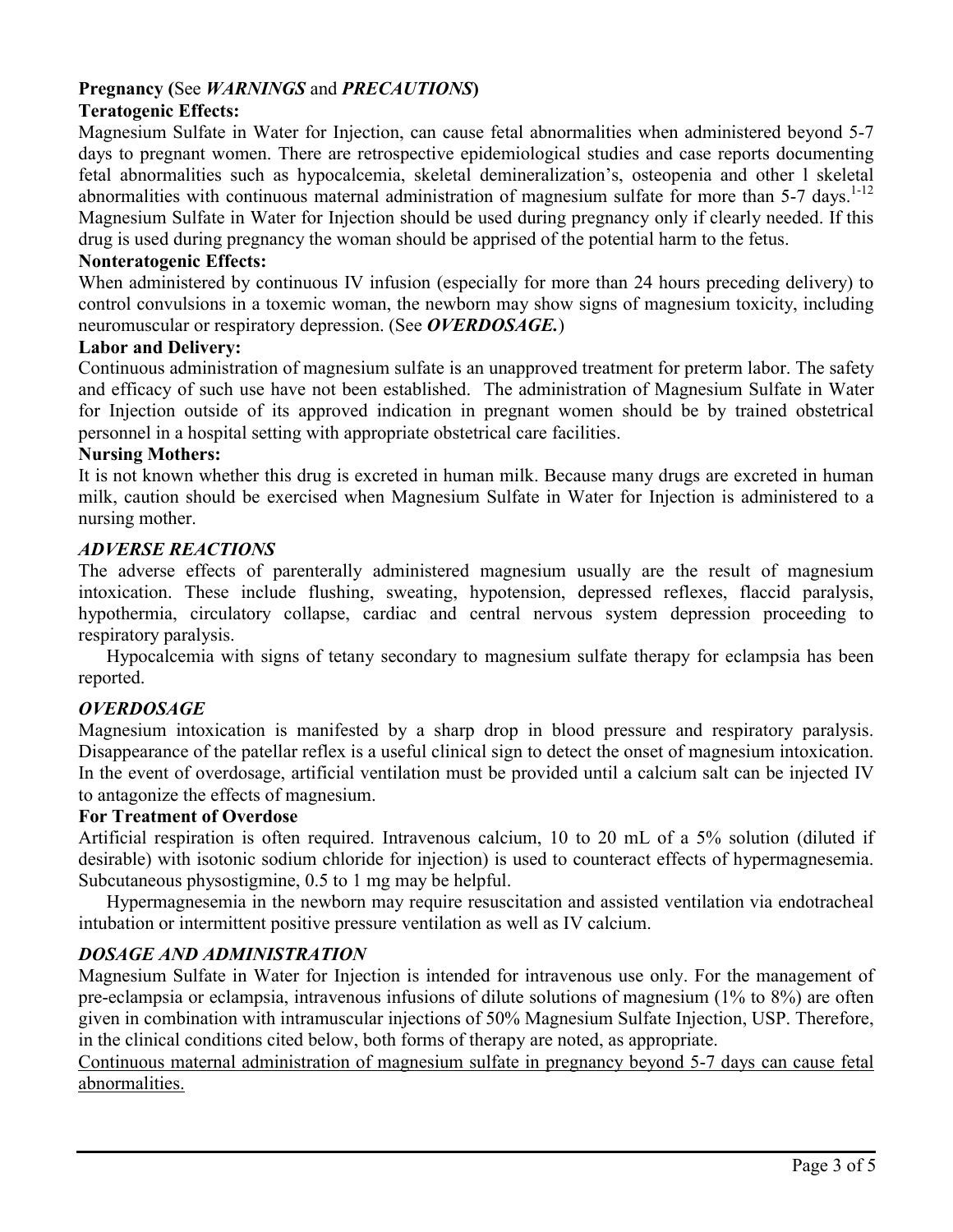### **In Eclampsia**

In severe pre-eclampsia or eclampsia, the total initial dose is 10 to 14 g of magnesium sulfate. To initiate therapy, 4 g of Magnesium Sulfate in Water for Injection may be administered intravenously. The rate of I.V. infusion should generally not exceed 150 mg/minute, or 3.75 mL of a 4% concentration (or its equivalent) per minute, except in severe eclampsia with seizures. Simultaneously, 4 to 5 g (32.5 to 40.6 mEq) of magnesium sulfate may be administered intramuscularly into each buttock using undiluted 50% Magnesium Sulfate Injection, USP. After the initial I.V. dose, some clinicians administer 1 to 2 g/hour by constant I.V. infusion.

Subsequent intramuscular doses of 4 to 5 g of magnesium sulfate may be injected into alternate buttocks every four hours, depending on the continuing presence of the patellar reflex, adequate respiratory function, and absence of signs of magnesium toxicity. Therapy should continue until paroxysms cease.

A serum magnesium level of 6 mg/100 mL is considered optimal for control of seizures. A total daily (24 hr) dose of 30 to 40 g magnesium sulfate should not be exceeded. In the presence of severe renal insufficiency, frequent serum magnesium concentrations must be obtained and the maximum dosage of magnesium sulfate is 20 g per 48 hours.

Parenteral drug products should be inspected visually for particulate matter and discoloration prior to administration, whenever solution and container permit.

Do not administer unless solution is clear. Discard unused portion.

#### *HOW SUPPLIED*

Magnesium Sulfate in Water for Injection is supplied in single-dose flexible plastic containers as follows:

| NDC No.      | <b>Size</b><br>Container | <b>Total Magnesium</b><br>Sulfate** | Total<br><b>Magnesium Ion</b> | <b>Magnesium Sulfate**</b><br>Concentration | <b>Magnesium Ion</b><br>Concentration | <b>Osmolarity (calc.)</b> |
|--------------|--------------------------|-------------------------------------|-------------------------------|---------------------------------------------|---------------------------------------|---------------------------|
| 0409-6729-23 | $100 \text{ mL}$         | 4 g                                 | $32.5$ mEq                    | $4\%$ (40 mg/mL)                            | 32.5 $mEq/100$ mL                     | 325 mOsmol/Liter          |
| 0409-6729-03 | $500$ mL                 | 20 g                                | $162.3$ mEq                   | $4\%$ (40 mg/mL)                            | 32.5 mEq/100 mL                       | 325 mOsmol/Liter          |
| 0409-6729-09 | $1000 \text{ mL}$        | 40g                                 | $325$ mEq                     | $4\%$ (40 mg/mL)                            | 32.5 mEq/100 mL                       | 325 mOsmol/Liter          |
| 0409-6729-24 | $50 \text{ mL}^*$        | 2g                                  | $16.25$ mEq                   | $4\%$ (40 mg/mL)                            | $16.25$ mEg/50 mL                     | 325 mOsmol/Liter          |
| 0409-6730-13 | $50 \text{ mL}^*$        | 4 g                                 | 32.5 mEq                      | $8\%$ (80 mg/mL)                            | 32.5 mEq/50 mL                        | 649 mOsmol/Liter          |

\* Partial fill container 50 mL volume in 100 mL container.

\*\* As the heptahydrate.

## **WARNING: DO NOT USE FLEXIBLE CONTAINER IN SERIES CONNECTIONS.**

Store at 20 to 25°C (68 to 77°F). [See USP Controlled Room Temperature.] Protect from freezing.

## *REFERENCES*

- 1. Yokoyama K, Takahashi N, Yada Y. Prolonged maternal magnesium administration and bone metabolism in neonates. *Early Human Dev*. 2010; 86(3):187-91. Epub 2010 Mar 12.
- 2. Wedig KE, Kogan J, Schorry EK et al. Skeletal demineralization and fractures caused by fetal magnesium toxicity. *J Perinatol*. 2006; 26(6):371-4.
- 3. Nassar AH, Sakhel K, Maarouf H, et al. Adverse maternal and neonatal outcome of prolonged course of magnesium sulfate tocolysis. *Acta Obstet Gynecol Scan*. 2006;85(9):1099-103.
- 4. Malaeb SN, Rassi A, Haddad MC. Bone mineralization in newborns whose mothers received magnesium sulphate for tocolysis of premature labor. *Pediatr Radiol*. 2004;34(5):384-6. Epub 2004 Feb 18.
- 5. Matsuda Y, Maeda Y, Ito M, et al. Effect of magnesium sulfate treatment on neonatal bone abnormalities. *Gynecol Obstet Invest*. 1997; 44(2):82-8.
- 6. Schanler RJ, Smith LG, Burns PA. Effects of long-term maternal intravenous magnesium sulfate therapy on neonatal calcium metabolism and bone mineral content. *Gynecol Obstet Invest.* 1997; 43(4):236-41.